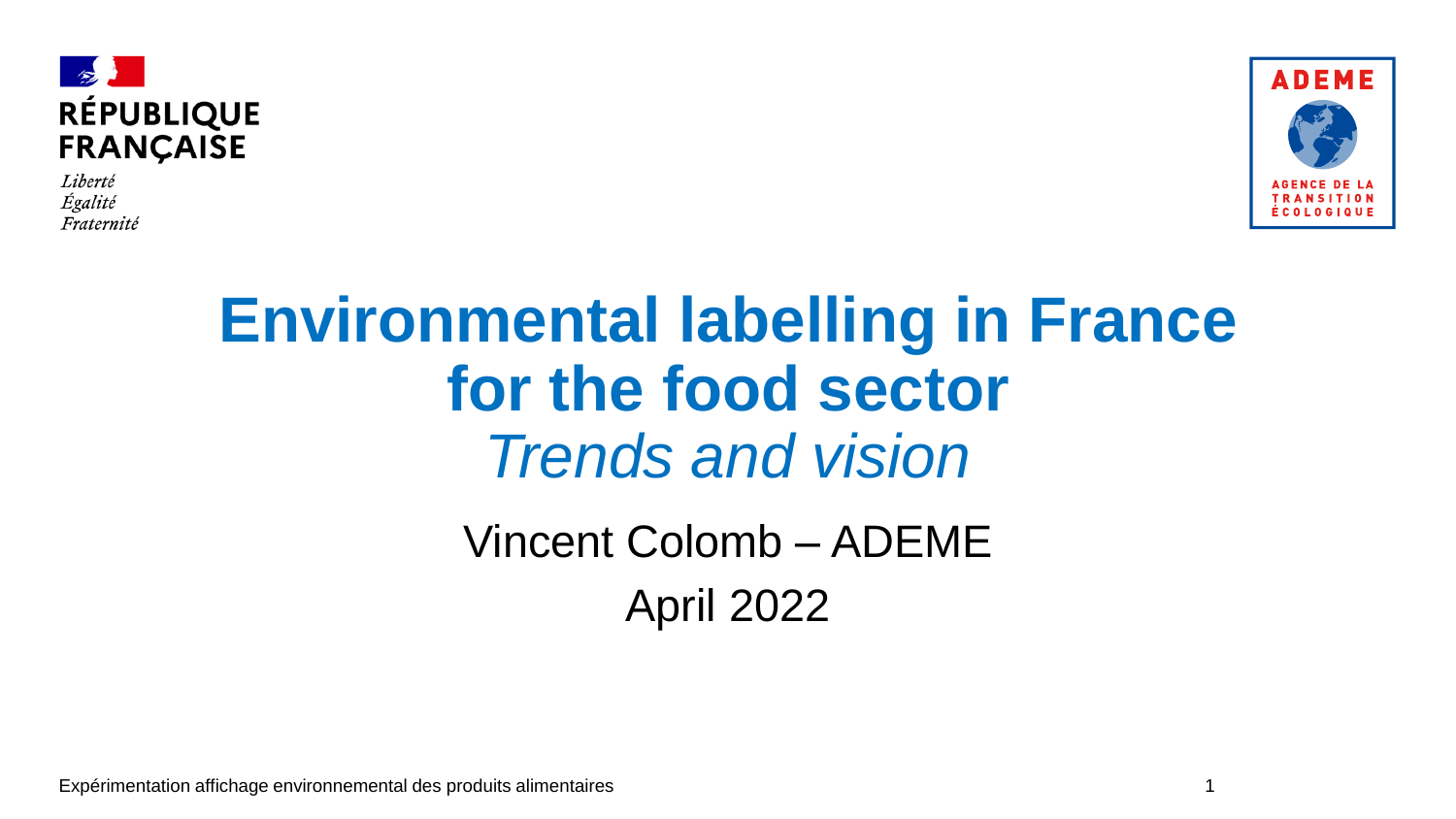

## **Why France ? Building on existing knowledge**

**Since Since 2013 2014**



Many similar challenges vs nutritional labelling (and few different ones)

National food LCA database Strong expertise on food LCA data and methods

National experiment 2019-2021 (18 schemes tested + research work)

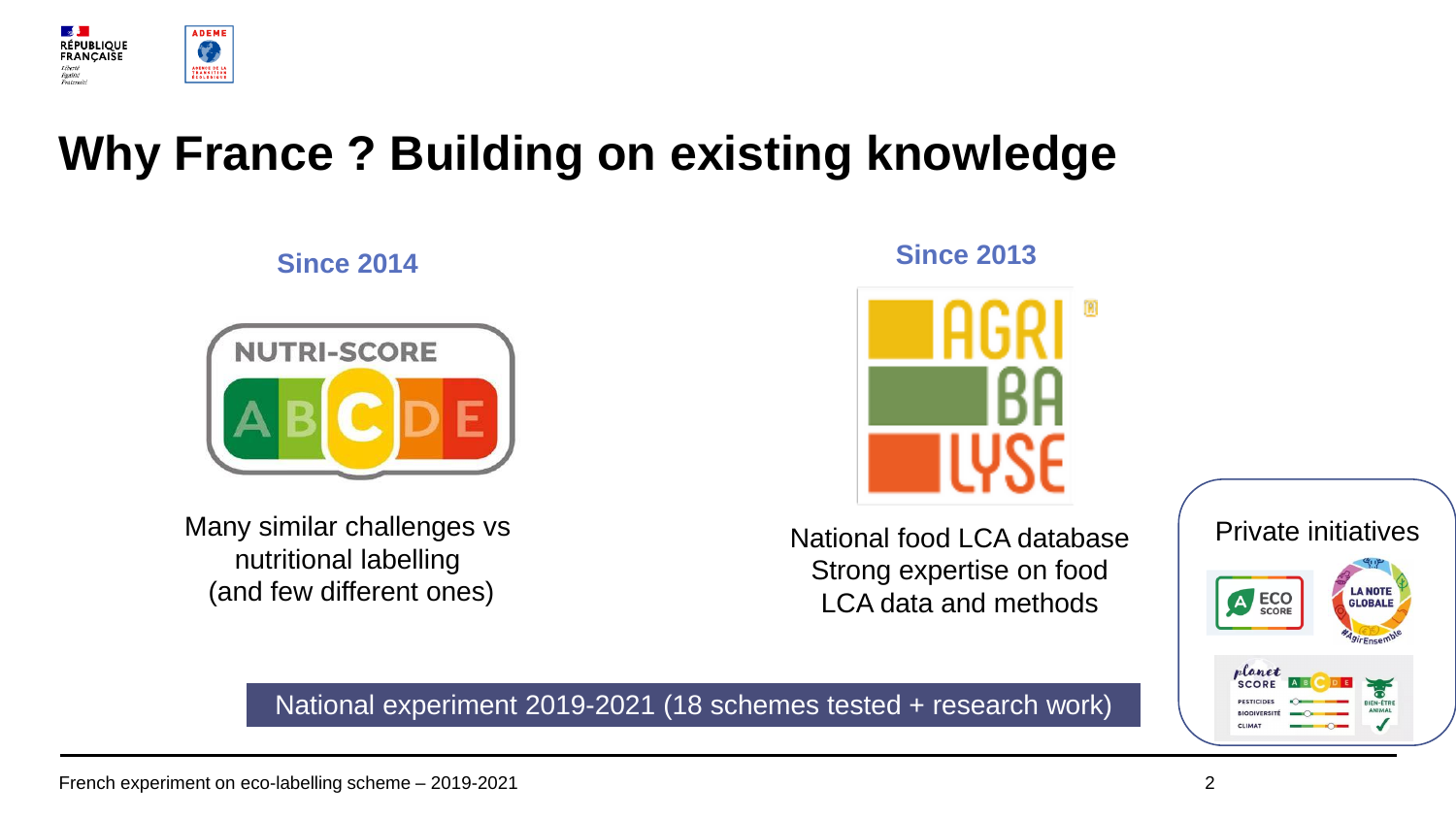

## **Toward a large scale labeling**

- Requested in the french national « Climate Law » 2020
- **Low cost** (<10€/ product), **available for all** (including SMEs)
- Usefull for consummers and producers
- Public, intuitive and harmonised

**75/100**  $\overline{A}$ **IMPACT ENVIRONNEMENTAL** 75/100 **RESSOURCES BIODIVERSITÉ CLIMAT** 

*Logo example (Non finalised )*

= > Ongoing roadmap and Techinal work 2022 => Fully operational scheme in 2023 => Aim for full harmonisation with PEF in mid term

- Science based
- $\Rightarrow$  **PEF based** + limited adjustements (biodiversity, pesticides, soil carbon, fish stocks)
- $\rightarrow$  Short term PFF adjustements : **needed to better distinguish between agricultural systems** (organic, conventionnal, intensive vs extensive livestock…)
- $\Rightarrow$  Based on semi-specific and specific data (balance cost vs accuracy)
- **Transparent** methodology